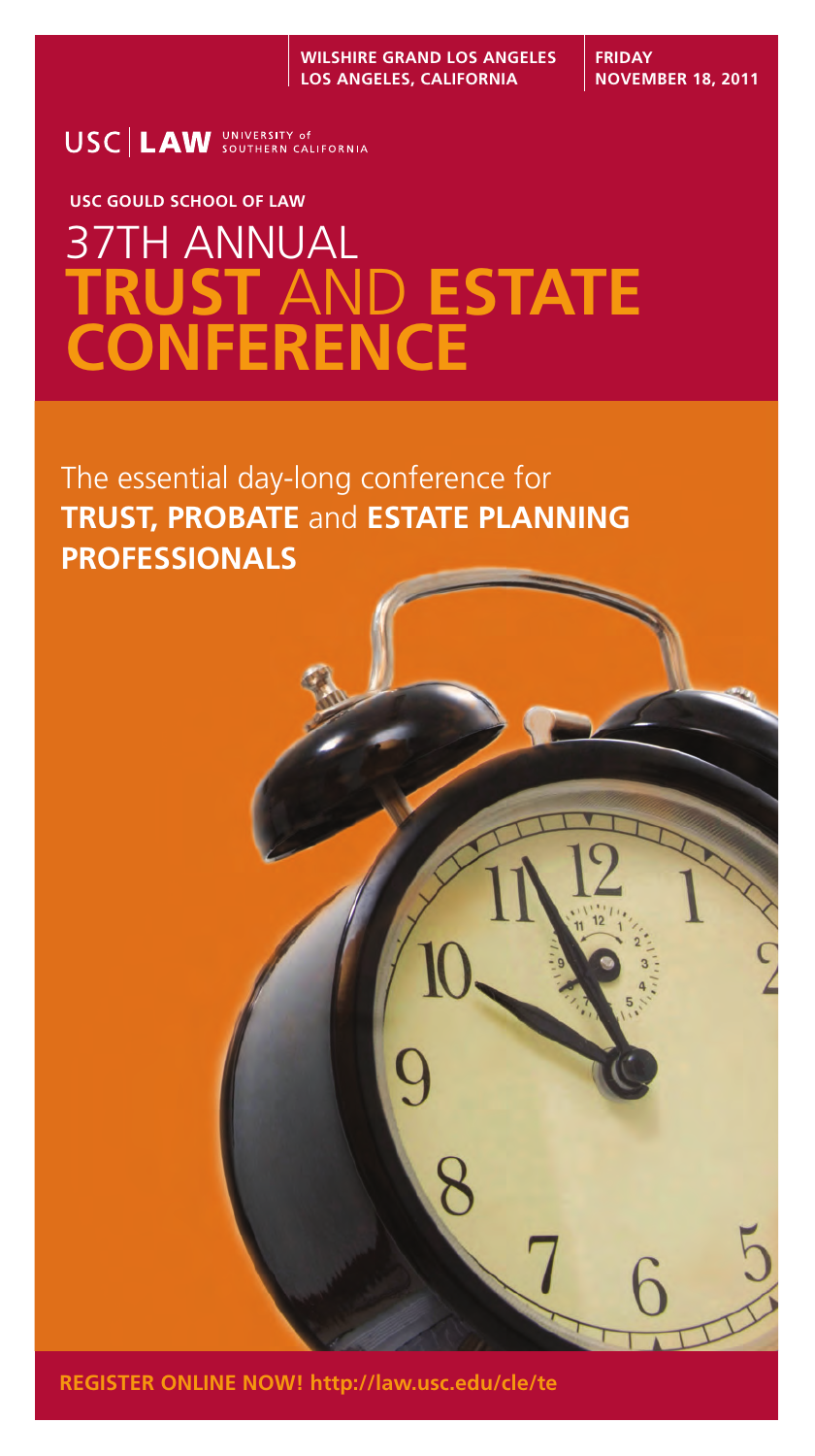# **why attend?**



# High-Quality Education

For almost 40 years, USC Law's estate planning conference has provided high-quality continuing education, customized for trust, estate and probate professionals.

# Practical and Realistic Solutions

The Conference has a proven track record of teaching practical and realistic solutions to everyday (and unexpected) problems in estate planning, trust administration, probate, trust and estate litigation, client relationships and law practice economics. Speakers typically share "how to" techniques and forms used in their practices.

# **Networking**

Over 450 of your peers typically register to attend the Conference – join us to learn from both the speakers and your professional colleagues.

# **who should attend?**

The Conference is specially tailored for attorneys, paralegals, trust officers, accountants, financial institution executives, underwriters, insurance advisors, wealth management professionals, fiduciary officers and other professionals in the trust and estate planning field.

# **register now and benefit**

Registration includes **all sessions, breaks,** the **luncheon presentation** and **searchable CD-ROM** and **print versions** of the practical **Conference Syllabus** and popular **Resource Guide.** 

➨ **REGISTER ONLINE http://law.usc.edu/cle/te** 

**MCLE/Legal Specialization/CPE/PFB credits available. A Provider of CE credits for CFP® Certificants.** 



# **contact information**

**USC Gould School of Law Continuing Legal Education 1149 South Hill Street, Suite 340 Los Angeles, California 90015**

**Office hours: Monday through Friday 9:00 AM to 5:00 PM Pacific time**

**Visit our website at http://law.usc.edu/cle**

**Telephone: (213) 743-1772 Facsimile: (213) 743-1830 Email: cle@law.usc.edu**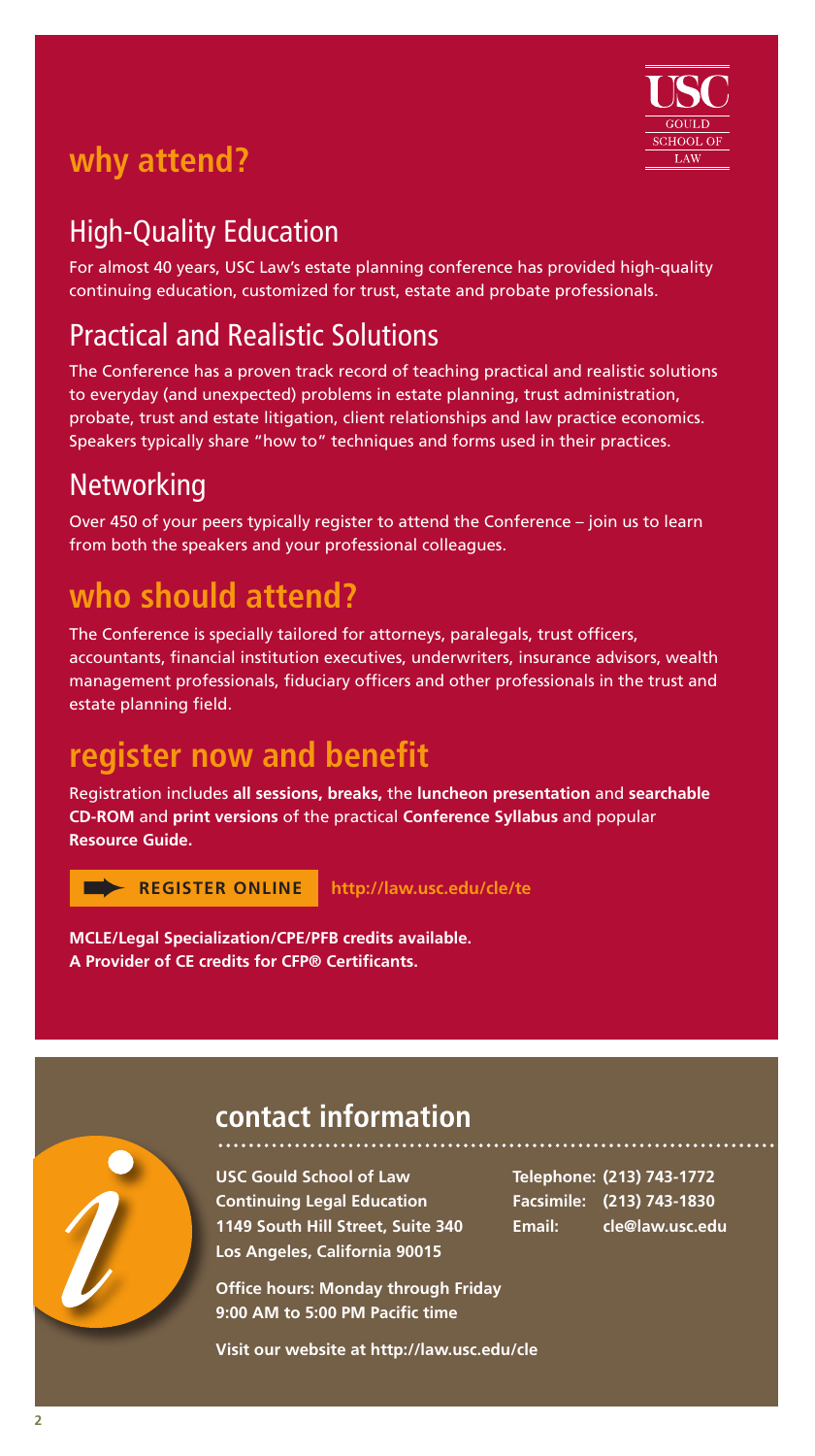# **quick program guide**

|  | <b>FRIDAY, NOVEMBER 18, 2011</b> |  |
|--|----------------------------------|--|
|  |                                  |  |

| 7:30 AM   | <b>Continental Breakfast and Registration</b>                                                       |
|-----------|-----------------------------------------------------------------------------------------------------|
| 8:50 AM   | <b>Welcome and Introduction</b>                                                                     |
| $9:00$ AM | <b>Annual Update:</b> Recent Developments in Probate and Trust<br>and their Practical Applications  |
| 10:45 AM  | <b>Networking Break</b>                                                                             |
| 11:00 AM  | <b>Death, But No Taxes:</b> A View of Estate Planning without Considering<br>the Federal Estate Tax |
| 12:15 PM  | Luncheon Presentation: How to Deal with the Media in<br><b>High Profile Cases</b>                   |
| $1:30$ PM | <b>Rumors of their Death may be Exaggerated:</b> Conservatorships<br>and Pre-Death Litigation       |
| 2:45 PM   | <b>Networking Dessert Break</b>                                                                     |
| 3:00 PM   | 20 Ways Your Individual Trustee (Client) Can Get in<br>Trouble and How to Avoid Them                |
| $4:00$ PM | <b>Family Law and Estate Planning Crossover Issues</b>                                              |
| 4:45 PM   | Adjournment                                                                                         |

## **sponsors**

USC Law and the Planning Committee of the 37th Annual Trust and Estate Conference gratefully acknowledge the generous contributions of:

Coldwell Banker Residential Brokerage

Daily Journal Corporation

Professional Fiduciary Association of California

Strategic Valuation Group, LLC

Wells Fargo Bank *Wealth Management Group*



#### Daily Journal





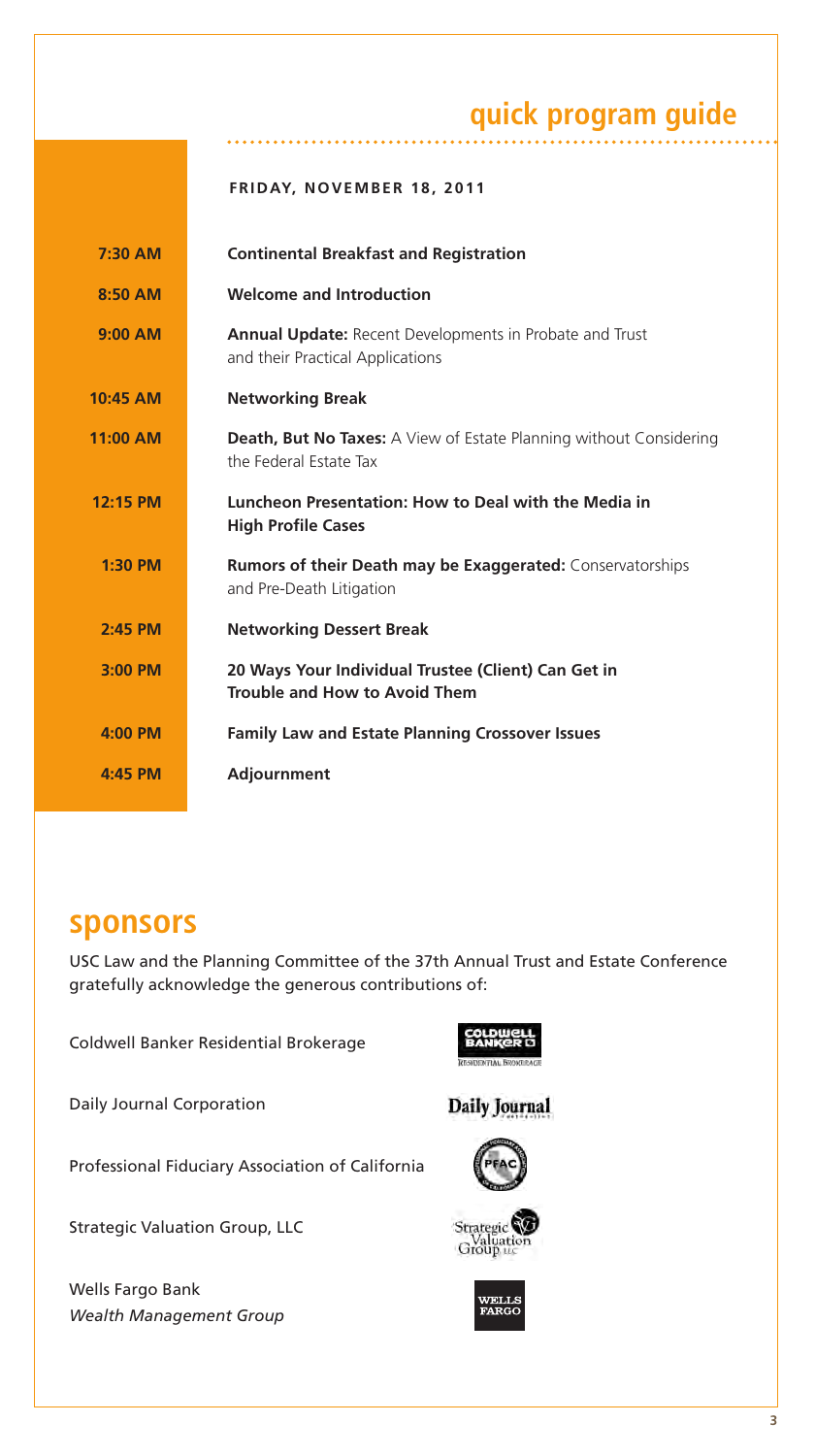# NI TAT **RUST AND ESTAT CONFERENCE** rar START>>>08:50 **USC GOULD SCHOOL OF LAW**

#### **8:50 AM Welcome and Introduction Kenneth S. Wolf**

Conference Chair Hoffman, Sabban & Watenmaker

**Leeanna Izuel** Conference Executive Director Assistant Dean Continuing Legal Education Adjunct Assistant Professor of Law USC Gould School of Law

#### **9:00 AM**

**Annual Update:** Recent Developments in Probate and Trust and their Practical Applications

Join popular returning speakers Professor Jack Barcal, Jeffrey Dennis-Strathmeyer and long-time Conference favorite David Lane, as they review recent critical California legislation and case law, and Federal tax law. Encompassing developments in wills, trusts, and estate and gift taxation, both new and experienced practitioners will benefit from the useful information and insights shared by these experts.

> **10:45 AM Networking Break**

**Jack Barcal, J.D.** Associate Professor of Accounting USC Leventhal School of Accounting

**Jeffrey A. Dennis-Strathmeyer**  Attorney at Law Lafayette, CA

**David Lane** Law Offices of David Lane

### **can't attend?**

Purchase the Conference Syllabus and practical Resource Guide. The Syllabus is an up-to-date reference volume containing outlines, articles, forms and practical information prepared by our speakers, and includes the Resource Guide, an Estates and Trusts Professional Directory covering Los Angeles, Orange and San Diego Counties. The purchase price of \$150 includes both a binder of printed material and a searchable CD-ROM. For more information, email **cle@law.usc.edu,** or purchase online at **http://law.usc.edu/cle/te.**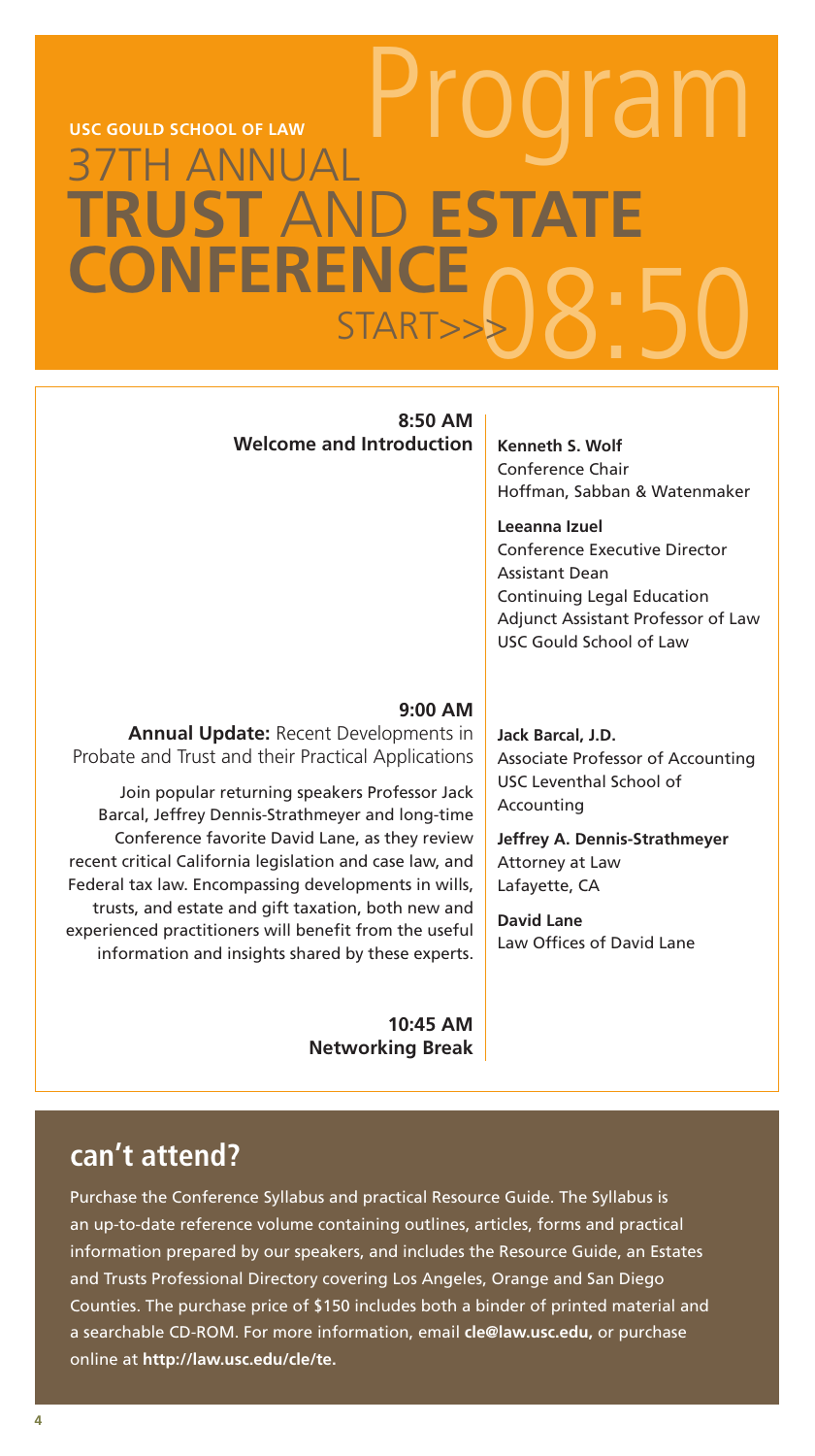**Chang H. Chae** Hoffman, Sabban & Watenmaker

#### **11:00 AM**

**Death, But No Taxes:** A View of Estate Planning without Considering the Federal Estate Tax

Benjamin Franklin once said that "In this world nothing can be said to be certain, except death and taxes." However, under the Tax Relief, Unemployment Insurance Reauthorization, and Job Creation Act of 2010, which raised the Federal estate tax exemption to \$5 million and gave us portability, many reasonably wealthy estate planning clients will not have their estates subject to Federal estate taxes. It is also possible that the Federal estate tax will be repealed entirely. This presentation will explore non-tax issues related to estate planning and discuss why estate planners may now have greater freedom to creatively plan for their clients without being bound by traditional planning techniques that were designed to save on estate taxes. Now, estate planners may emphasize income tax, property tax, creditor protection, and Medicaid planning considerations.

#### **12:15 PM Luncheon Presentation**

#### **How to Deal with the Media in High Profile Cases**

Join Harvey Levin, founder of TMZ, as he provides tips on dealing with the media. *This is a can't miss session!*

#### **1:30 PM Rumors of their Death may be Exaggerated:**  Conservatorships and Pre-Death Litigation

Many of the most contentious disputes erupt into or occur in the middle of conservatorships. These pitched battles can devolve into the functional equivalent of pre-death will contests. This session will consider aspects of handling litigation of conservatorship disputes, including various claims and defenses that can be raised, the viability of claims for elder abuse in conservatorship proceedings, and using substituted judgment proceedings to resolve disputes.

> **2:45 PM Networking Dessert Break**

**Harvey Levin** Executive Producer TMZ

**Terrence M. Franklin** Sacks, Glazier, Franklin & Lodise LLP

**Adam F. Streisand** Loeb & Loeb LLP

**continued>>>**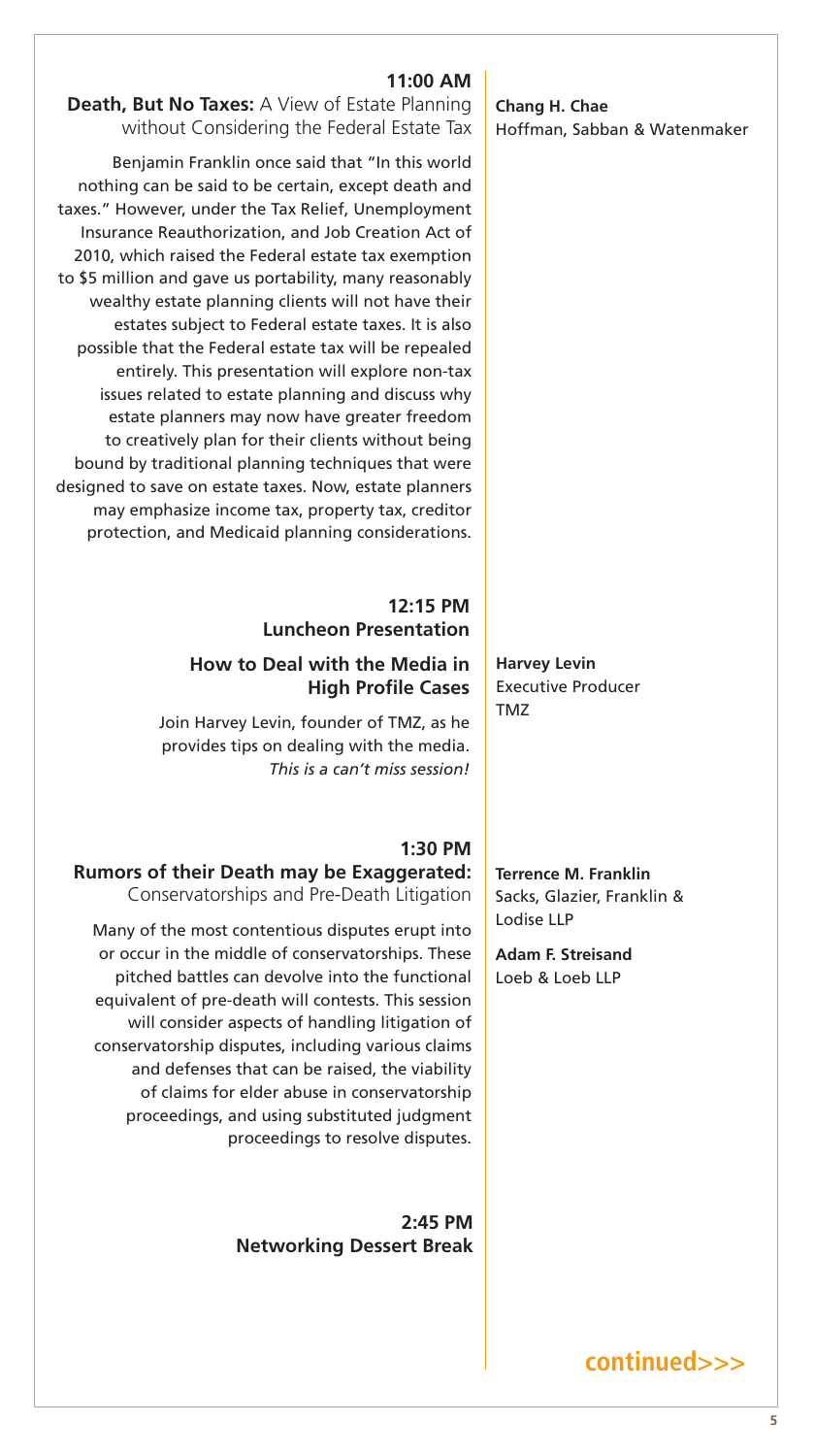#### **3:00 PM 20 Ways Your Individual Trustee (Client) Can Get in Trouble and How to Avoid Them**

Trustees – and especially individual trustees – get themselves in trouble routinely. The speaker will identify and discuss 20 of the everyday mistakes that trustees make, the reasons why mistakes are made, and general principles to avoid them.

e **MCLE legal ethics credit .5 hour**

#### **4:00 PM Family Law and Estate Planning Crossover Issues**

One of the difficult problems facing estate planning counsel and family law attorneys is knowing how and in what manner the laws of their disciplines are affected by the laws of the other practice area. Both areas of the law are often involved in sophisticated resolution of complex issues ranging from prenuptial agreements to marital dissolutions. This session is designed to help you provide competent guidance and advice in these crossover areas of the law.

#### **Shirley L. Kovar** Henderson, Caverly, Pum & Charney LLP San Diego, CA

**Paul Gordon Hoffman** Hoffman, Sabban & Watenmaker

**Marshall S. Zolla** Law Offices of Marshall S. Zolla, A Professional Corporation

# adjournment<<<

## upcoming **USC Law programs**

#### **CORPORATE COUNSEL**

**Wednesday, December 7, 2011 Private Club Los Angeles, California**

#### **TAX**

**Monday – Wednesday, January 23 – 25, 2012 Millennium Biltmore Hotel Los Angeles, California**

#### **REAL ESTATE LAW AND BUSINESS**

**Thursday, March 8, 2012 Private Club Los Angeles, California**

#### **INTELLECTUAL PROPERTY**

**Thursday, March 15, 2012 The Beverly Hills Hotel Beverly Hills, California**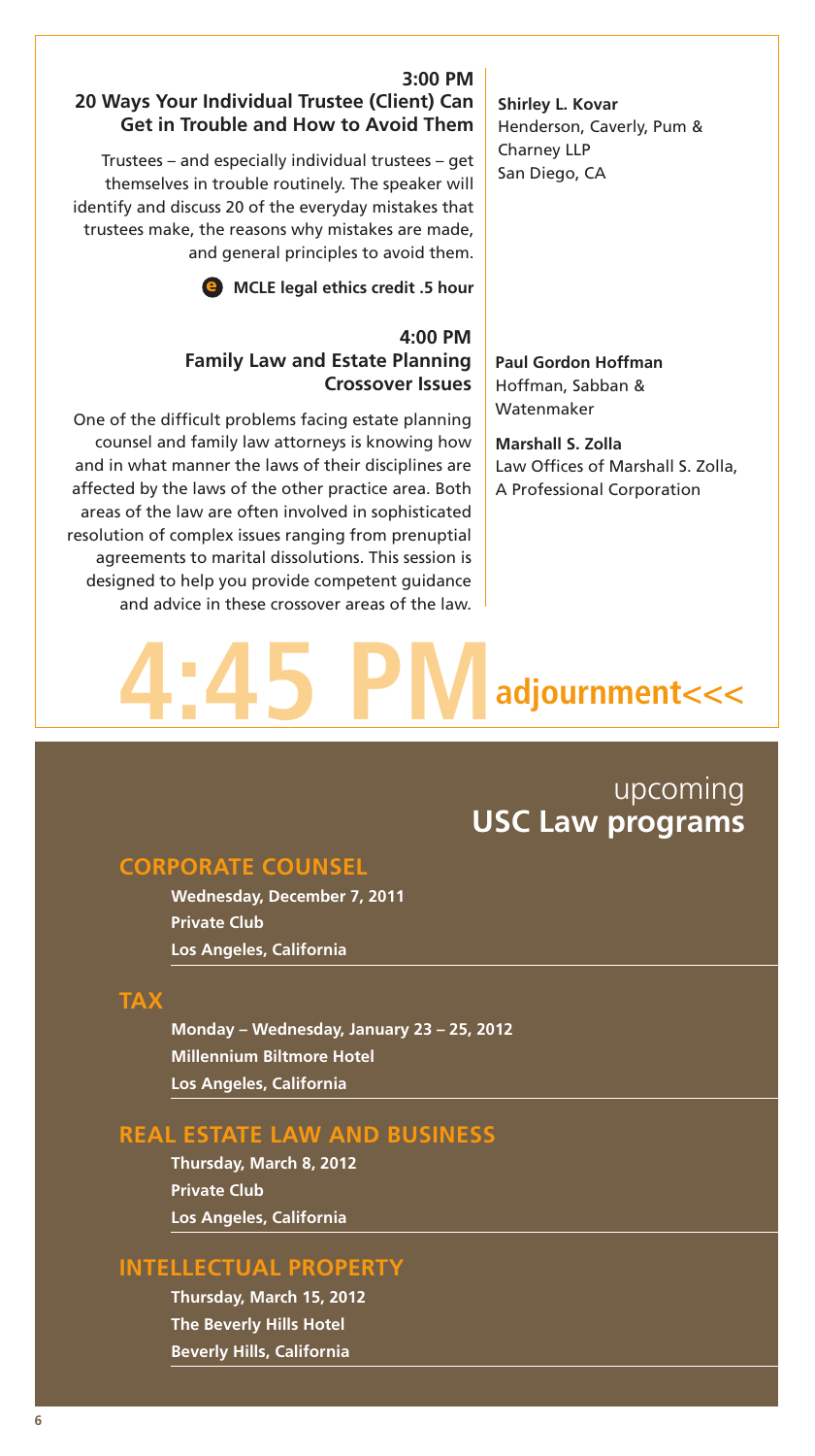# **continuing education credits**

**LAWYERS. Minimum Continuing Legal Education (MCLE):** USC Gould School of Law, a State Bar of California-approved MCLE provider, certifies that this activity qualifies for minimum continuing legal education credit in the amount of 6.5 hours, of which .5 hour applies to legal ethics credit.

e indicates number of hours of MCLE legal ethics credit available for a particular session.

**Legal Specialization Credit:** USC Gould School of Law, a State Bar of California-approved Legal Specialization provider, certifies that this activity has been approved for 3.75 hours of Legal Specialization credit in Taxation Law and 6 hours of Legal Specialization credit in Estate Planning, Trust and Probate Law.

**ACCOUNTANTS.** Continuing Professional Education (CPE): This program meets the guidelines for Continuing Professional Education credit set by the California State Board of Accountancy in the amount of 6.5 hours.

**FINANCIAL PLANNERS.** Certified Financial Planners (CFP): The USC Gould School of Law is a registered CFP Board CE Sponsor. Attendance will be reported electronically following the Conference.

**PROFESSIONAL FIDUCIARIES.** This program meets the guidelines for continuing education credit set by the California Professional Fiduciaries Bureau. The Conference is approved for continuing education units by the Professional Fiduciaries Bureau and meets educational requirements of the Professional Fiduciary Association of California.

# **exhibitor information**

USC Law invites you to exhibit at the 37th Annual Trust and Estate Conference. Because exhibitor space is limited, we encourage you to reserve your space as soon as possible. Please call the USC Law Continuing Legal Education office at **(213) 743-1772** or visit our website at **http://law.usc.edu/cle/te** for more information.

# **Sign Up Now!** REGISTER ONLINE **http://law.usc.edu/cle/te**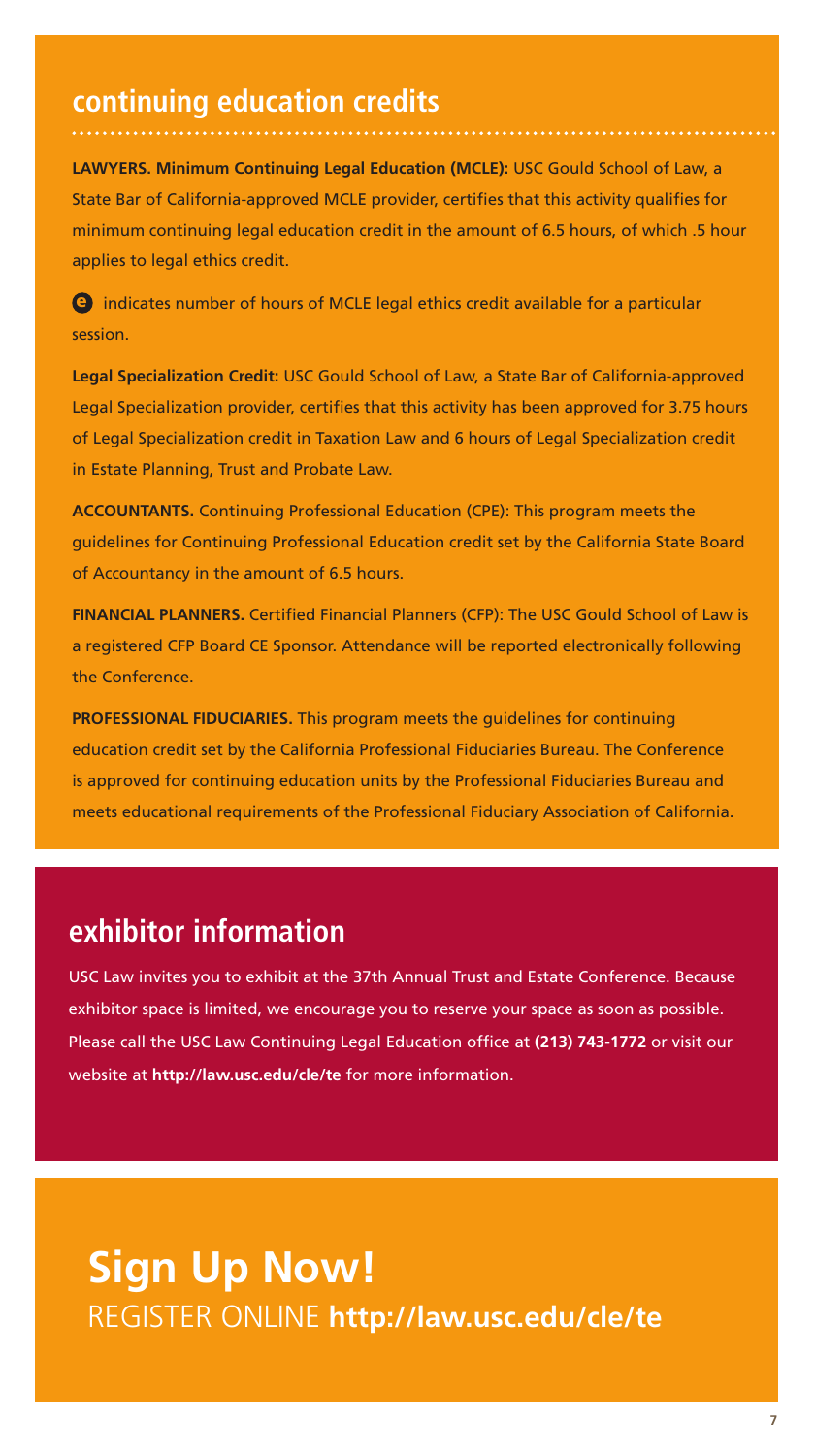# **CONFERENCE**



**JACK BARCAL**

**JACK BARCAL** is an associate professor of accounting at the USC Leventhal School of Accounting. Professor Barcal teaches courses in Estate and Gift Taxation, Family Wealth Preservation, Advanced Estate Planning and Tax Theory. Professor Barcal assisted in writing the text *Willis on Partnership Taxation* and is a member of numerous associations, including the American Institute of Certified Public Accountants, the American Taxation Association and the American Bar Association. In addition, Professor Barcal has acted as an expert witness in tax, malpractice, and related matters. Professor Barcal is certified as a specialist in Taxation Law and Estate Planning, Trust and Probate Law by the State Bar of California Board of Legal Specialization. Previously, he was a partner in Willis, Butler, Scheifly, Leydorf & Grant in Los Angeles. His current practice focuses on estate planning and taxation.

Professor Barcal received his B.S. degree, *summa cum laude,*  in Accounting, from DePaul University, where he was also valedictorian. He received his Certified Public Accounting certificate from Illinois and his J.D. degree from Stanford University Law School.



**CHANG H. CHAE**

**CHANG H. CHAE** is a partner in the law firm of Hoffman, Sabban & Watenmaker, where he practices in the areas of estate planning, probate and trust administration. He is a Certified Specialist in Estate Planning, Trust and Probate Law by the State Bar of California Board of Legal Specialization. He has been published in *California Trusts and Estates Quarterly*  and has given lectures to professional and lay audiences on estate planning and charitable giving. Mr. Chae has served as a member of the board of directors for a community college foundation, as chairperson for a planned giving committee and as a professional advisor to a community foundation. He is a member of the International Society of Trust and Estate Practitioners and on the Professional Advisory Network of the Motion Picture and Television Fund. Mr. Chae has been named by *Law & Politics Magazine* and *Los Angeles Magazine* as one of Southern California's top lawyers ("Super Lawyers," "Rising Stars") in 2006 and 2007 in the area of estate planning and probate.

Mr. Chae earned his B.A. degree, with honors, from Grinnell College and his J.D. degree, with distinction, from the University of Iowa. He also attended the London School of Economics and Political Science.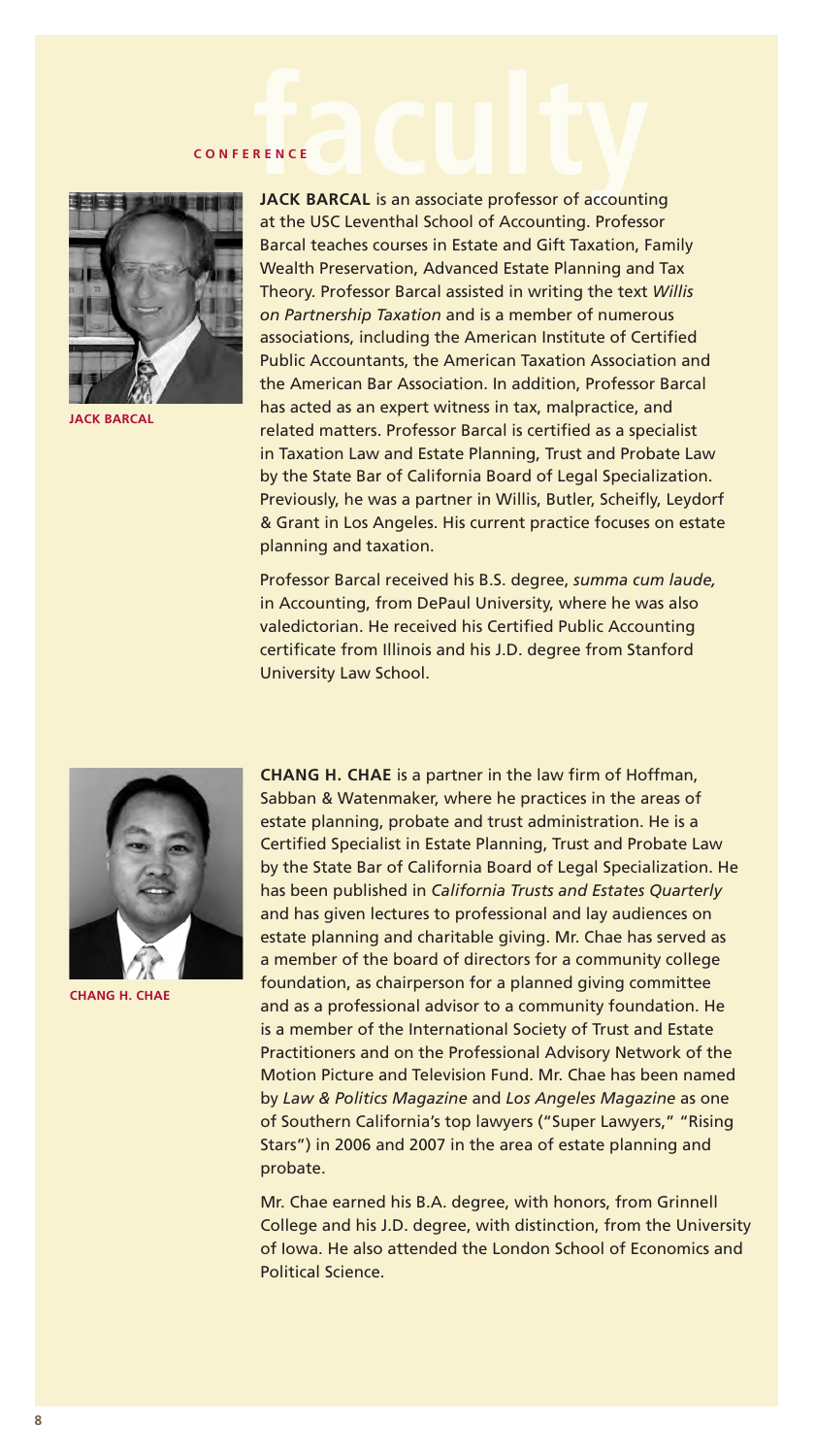

**JEFFREY A. DENNIS-STRATHMEYER**

**JEFFREY A. DENNIS-STRATHMEYER,** now semi-retired from the University of California's Continuing Education of the Bar (CEB) program, engages in private practice in Lafayette, California. Since 1984, he has served as legal editor and principal author of the *CEB Estate Planning & California Probate Reporter.* He has published more than 60 articles on estate planning topics.

He is a graduate of Stanford University (B.A., 1967) and the University of California-Davis School of Law, King Hall (J.D., 1973).



**TERRENCE M. FRANKLIN** 

**TERRENCE M. FRANKLIN** is a partner in the law firm of Sacks, Glazier, Franklin & Lodise LLP. Mr. Franklin previously practiced with the Los Angeles office of Morrison & Foerster and as a partner of Ross, Sacks & Glazier. He has extensive trial and appellate experience, including successful published appeals and a California Supreme Court case. Mr. Franklin is a Fellow of the American College of Trust and Estate Counsel and is a member of its Fiduciary Litigation Committee and Program Committee, and is a Director of the ACTEC Foundation. Mr. Franklin is a member of the Planning Committee for this Conference, a Council member of the ABA Real Property, Trust and Estate Law Section, and past Chair of its Ethics and Malpractice Committee. He is also a member of the Diversity Committee of the ABA Real Property, Trust and Estate Law Section and a former member of the Estate Planning, Trust and Probate Law Advisory Committee of the California Board of Legal Specialization.

Mr. Franklin is a 1984 graduate of Northwestern University and a 1989 graduate of Harvard Law School.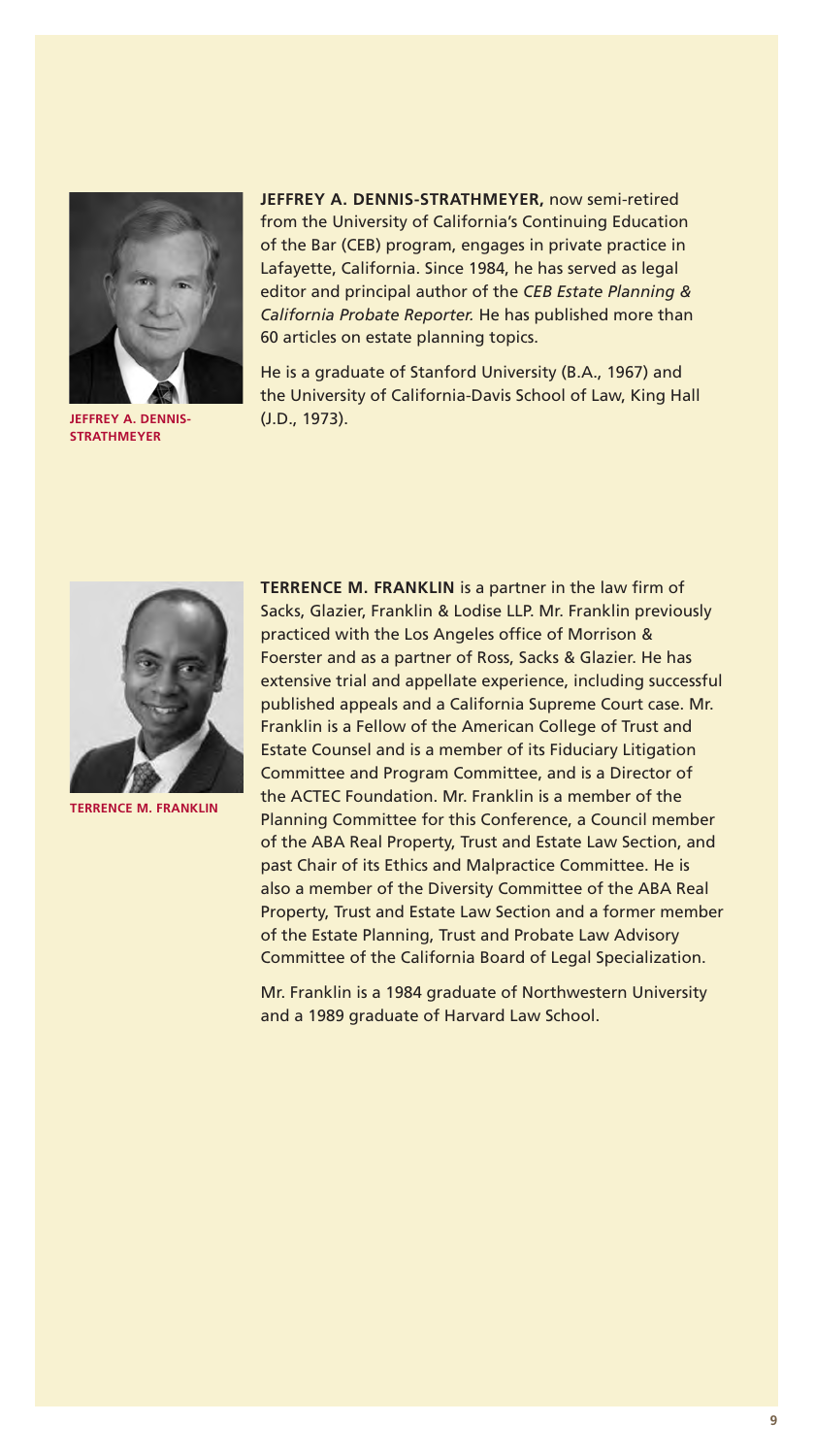# **FACULTS CONFERENCE**



**PAUL GORDON HOFFMAN**

**PAUL GORDON HOFFMAN** practices tax and estate planning and charitable planning with the firm of Hoffman, Sabban & Watenmaker. Mr. Hoffman has been recognized as one of the "Top 100 Lawyers" in Los Angeles by *Super Lawyers* and is listed in *Best Lawyers in America.* He is a former chair of the Tax Section of the Beverly Hills Bar Association, and is a Fellow of the American College of Trust and Estate Counsel. He has taught taxation at the UCLA School of Law and trust and estate law at USC Law. Mr. Hoffman has spoken at a wide variety of conferences.

Mr. Hoffman received his B.S. and Master of Business Administration degrees from the University of California at Berkeley and his J.D. degree from the University of California at Los Angeles.



**SHIRLEY L. KOVAR**

**SHIRLEY L. KOVAR** is a partner in the law firm of Henderson, Caverly, Pum & Charney LLP. Her practice focuses on complex trust and estate disputes, including international trusts and estates litigation. She is a certified specialist in Estate Planning, Trust and Probate Law by the State Bar of California Board of Legal Specialization. Ms. Kovar is a Fellow of the American College of Trust and Estate Counsel, where she has chaired the Transfer Tax Study Committee. In this capacity she gave oral and written testimony before the U.S. Senate Finance Committee on Federal estate tax reform in 2008. Ms. Kovar has served as Chair of the Litigation Committee for the Executive Committee of the State Bar Trusts and Estates Section (TEXCOM), where she also served as the liaison between TEXCOM and the California Law Revision Commission on no contest clause reform. Ms. Kovar is also an Academician in the International Academy of Estate and Trust Law. Ms. Kovar has been selected as a "Super Lawyer" from 2007 through 2011. Ms. Kovar is coeditor of the recently published *Matthew Bender Practice Guide on California Trust Litigation.*

Ms. Kovar graduated in 1974 from the University of Kansas Law School, where she was elected to the Order of the Coif.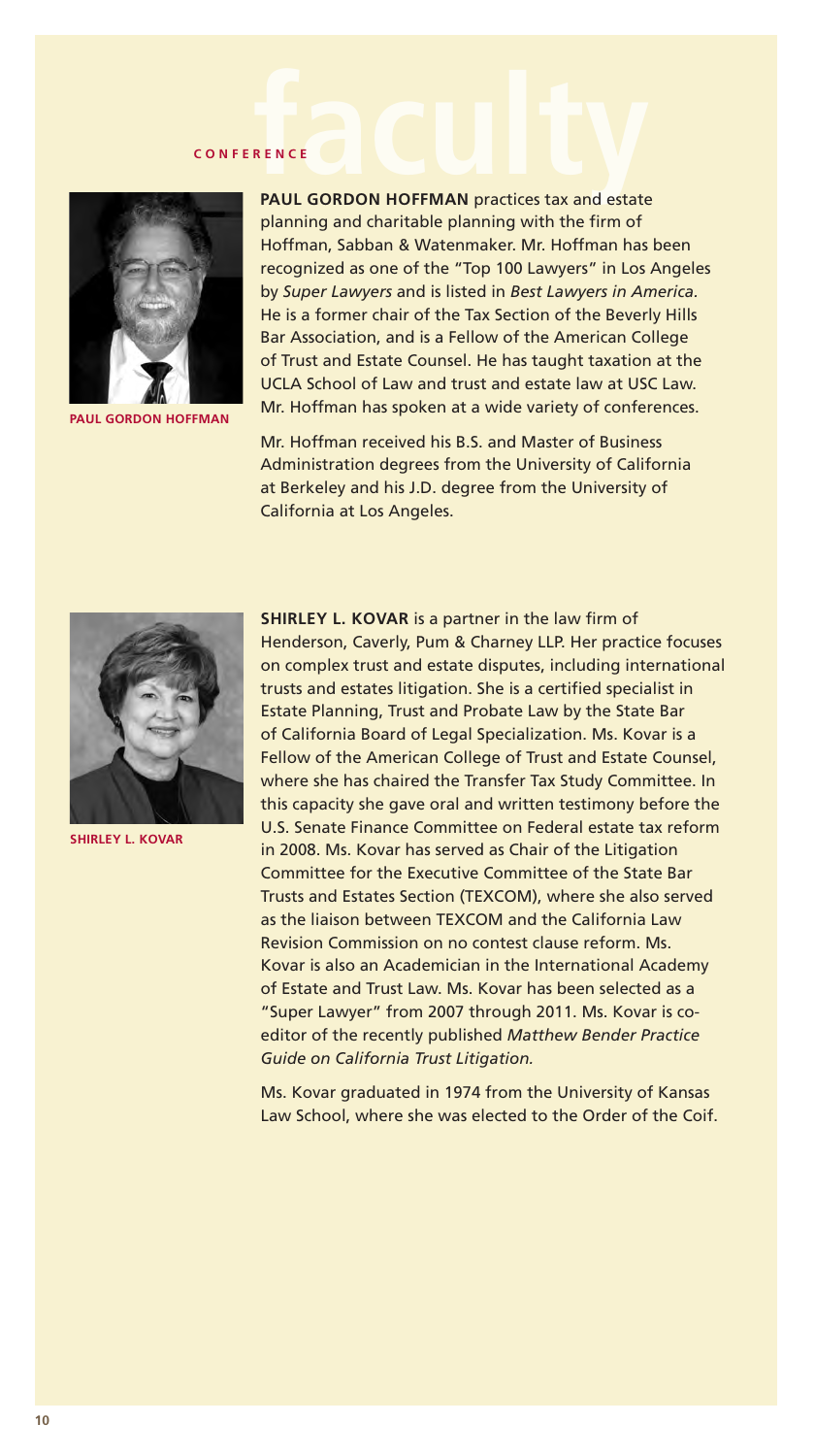

**DAVID LANE** 

**DAVID LANE** is in the private practice of law in Encino, California, emphasizing estate planning and trust law. Mr. Lane is the author of several articles dealing with economic analysis of law and evaluating deposit insurance premiums. He has taught courses in gifts, wills and trusts, and estate planning at USC Law. He previously taught at the University of California, Berkeley, and was a Senior Research Associate at the National Bureau of Economics Research at Stanford University and at the Federal Reserve Board in Washington, D.C.

Mr. Lane received his B.A., Masters and Doctorate degrees from the University of California, Berkeley. He received his J.D. degree from the University of California, Berkeley, Boalt Hall School of Law.



**HARVEY LEVIN** 

**HARVEY LEVIN** is a prominent producer, investigative reporter, and attorney. Mr. Levin serves as host and executive producer of "TMZ" and managing editor for TMZ.com. Dubbed "the guy who rules Hollywood" by the *New York Daily News* and "the man who may represent the future of celebrity journalism" by *The New York Times,* Mr. Levin has guided TMZ to become one of the fastest growing and most successful brands ever launched on the Internet and the number one entertainment news website in the world.

Prior to TMZ, Mr. Levin created and served as executive producer for the syndicated series "Celebrity Justice" and co-executive producer and consultant for the television show "The People's Court." He spent more than a decade as an investigative reporter for KCBS-TV in Los Angeles and covered numerous high-profile court cases for top CBS stations across the country. Mr. Levin has received nine Emmy® Awards and numerous other local and national awards. He appears regularly on cable news networks and local and national programs. Mr. Levin has been a legal columnist for the *Los Angeles Times* and hosted radio talk shows for KABC-AM and KMPC-AM in Los Angeles.

He has been a professor of law at three universities and served as a consultant for the American Bar Association, on behalf of which he testified before Congress.

Mr. Levin is a graduate of the University of Chicago Law School.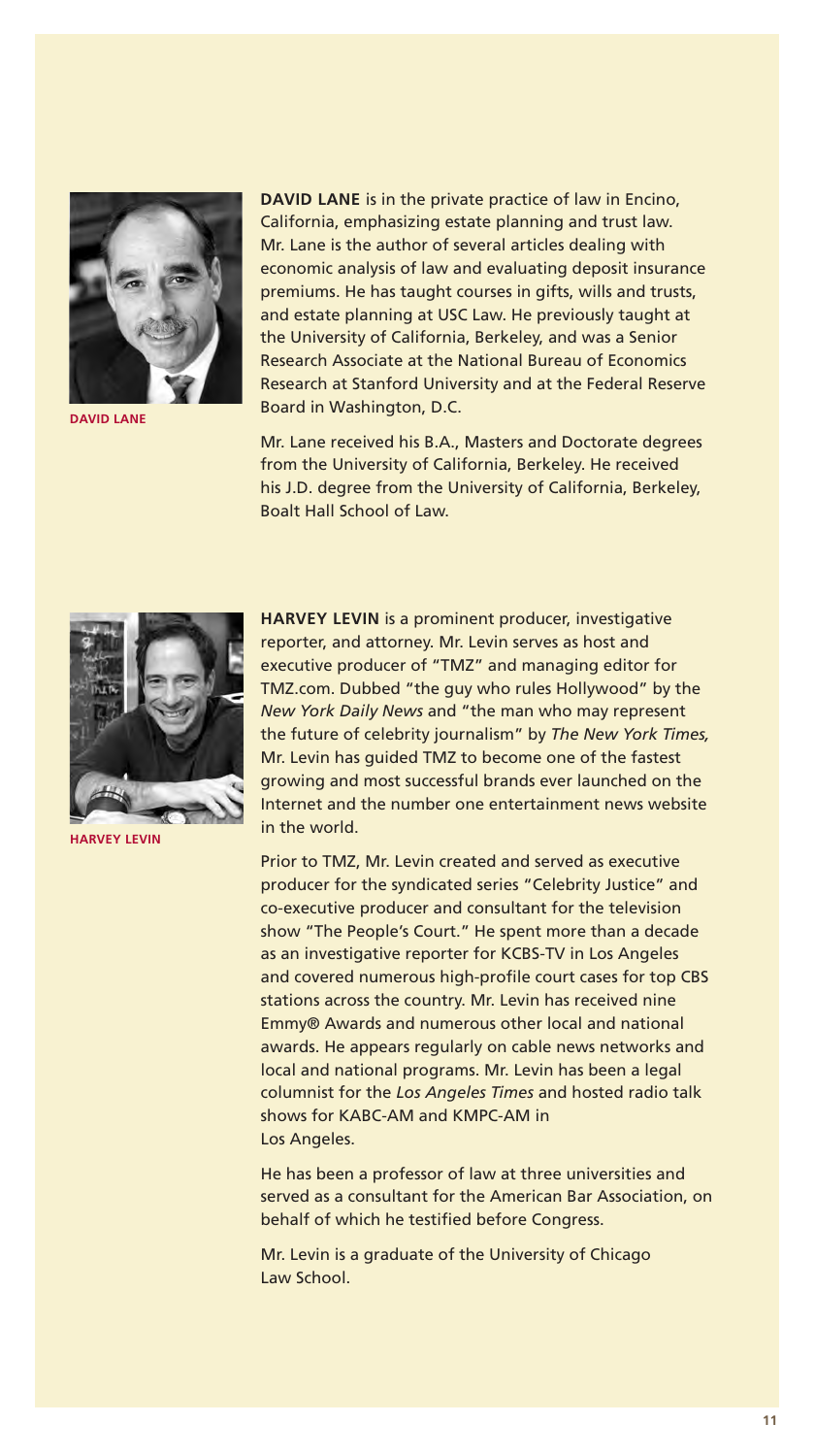![](_page_11_Picture_1.jpeg)

**ADAM F. STREISAND** 

**CONFERENCE**<br>**faculty ADAM F. STREISAND** is a partner in the law firm of Loeb & Loeb LLP and chair of the firm's Trust and Estate Litigation Practice Group. The *Los Angeles* and *San Francisco Daily Journals* named Mr. Streisand one of the "Top 100 Lawyers in California." His expertise in entertainment and intellectual property disputes includes cases involving the estates of Michael Jackson, Ray Charles, Marlon Brando, Michael Crichton, Anna Nicole Smith, Rodney Dangerfield, Dennis Hopper, and William Randolph Hearst. The *Los Angeles Business Journal* named Mr. Streisand one of the "Top 100 Lawyers in Southern California." He was named as one of the "Top 100 Attorneys in Trusts and Estates in America" by *Worth* magazine. He was named one of the "Top 500 Leading Lawyers in America" and one of the "Top 500 Trial Lawyers in America" by *Lawdragon* magazine.

> He is a Fellow of the American College of Trust and Estate Counsel, the former Executive Editor of the *California Trusts and Estates Quarterly,* a member of the Executive Committee of the California State Bar Trusts and Estates Section, a member of the Planning Committee for this Conference and an attorney member of the National College of Probate Judges.

He is a frequent author and speaker on topics related to trust and estate litigation.

![](_page_11_Picture_6.jpeg)

**MARSHALL S. ZOLLA** 

**MARSHALL S. ZOLLA** is a certified specialist in the field of Family Law by the Board of Legal Specialization of the State Bar of California. With more than 40 years of experience, his expertise includes complex marital dissolution proceedings, prenuptial agreements, division of retirement plan benefits, complex business valuations, issues concerning business, real estate and estate planning and religious differences in child custody matters.

Mr. Zolla has served for many years as a mediator for the Family Law Department of the Los Angeles Superior Court. Mr. Zolla frequently lectures before legal and professional associations on family law issues and has published extensively in the field of family law. He serves as an editorial consultant and commentator for *California Family Law Monthly* and a practice consultant for the *California Family Law Trial Guide*, both published by Matthew Bender.

Mr. Zolla is listed in the *Martindale-Hubbell Bar Register of Preeminent Lawyers,* 2005-2011, and is also listed as a Super Lawyer in the *Southern California Super Lawyers,* 2007-2011.

Mr. Zolla majored in Economics at the University of California, Los Angeles, graduating *cum laude* in 1960. He received his J.D. degree from Boalt Hall School of Law at the University of California, Berkeley in 1963.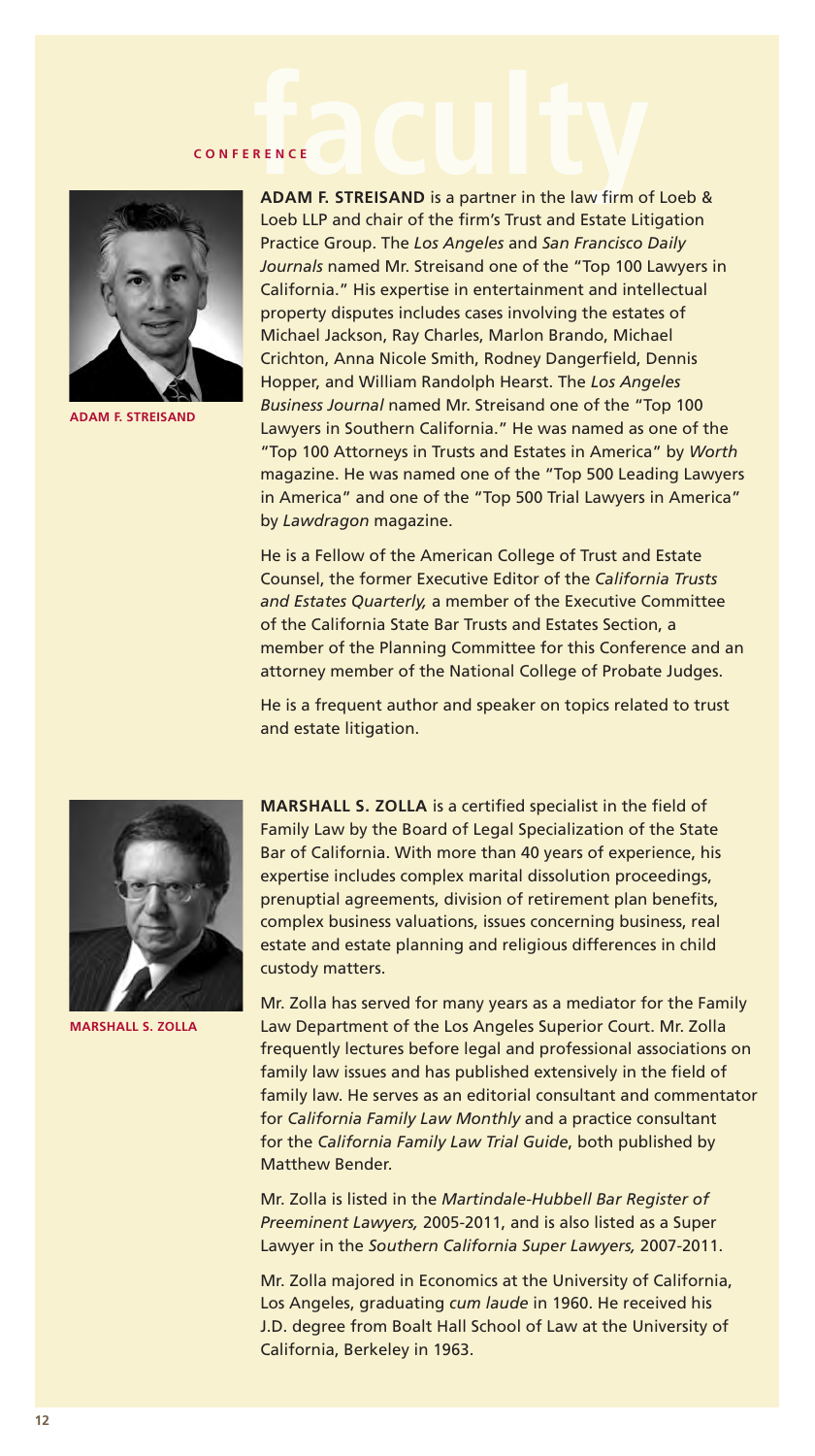## **planning committee**

**Kenneth S. Wolf** CONFERENCE CHAIR Hoffman, Sabban & Watenmaker

**Leeanna Izuel** CONFERENCE EXECUTIVE DIRECTOR USC Gould School of Law

**Sandra J. Chan** Sandra J. Chan, A Professional Corporation

**Terrence M. Franklin** Sacks, Glazier, Franklin & Lodise LLP

**Jon J. Gallo** Greenberg Glusker

**Joseph G. Gorman, Jr.** Sheppard, Mullin, Richter & Hampton LLP

**Paul Gordon Hoffman** Hoffman, Sabban & Watenmaker

**Arnold D. Kahn** Greenberg Glusker

**Sussan H. Shore** Weinstock, Manion, Reisman, Shore & Neumann

**Adam F. Streisand** Loeb & Loeb LLP

**Michael V. Vollmer** Law Office of Michael V. Vollmer

**Alan S. Watenmaker** Hoffman, Sabban & Watenmaker

![](_page_12_Picture_13.jpeg)

**Follow USC Law Continuing Legal Education on Facebook!**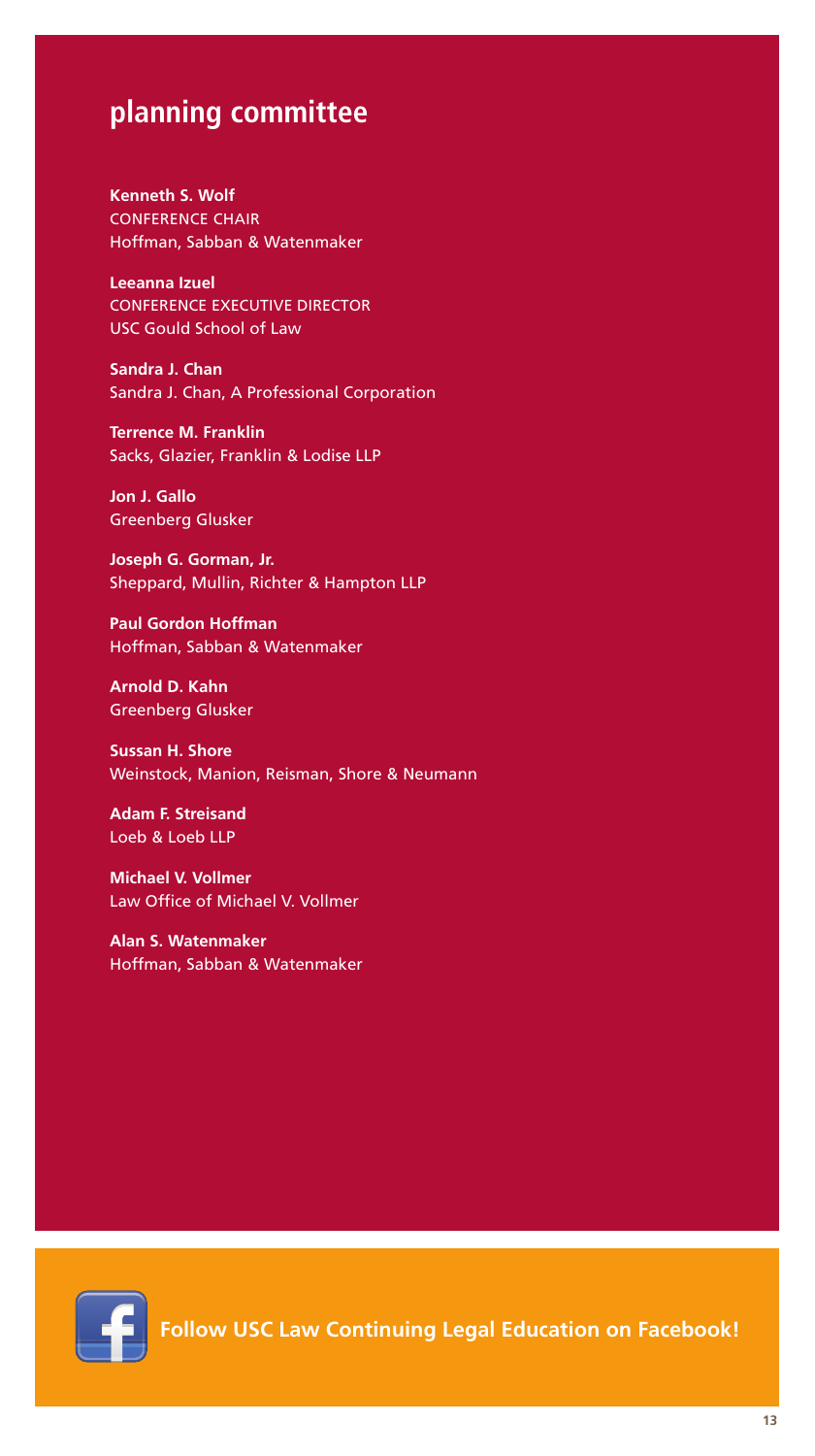# **frequently asked questions**

#### **REGISTRATION INFORMATION**

The Conference registration fees are outlined on the registration form on the inside back cover of this brochure. Your fee includes the Conference program, luncheon, refreshment breaks, and a copy of the Conference Syllabus in print and searchable CD-ROM. The Conference Syllabus is a volume of outlines, articles, forms and practical information prepared by our speakers, and includes the Resource Guide, an Estates and Trusts Professional Directory covering Los Angeles, Orange and San Diego Counties.

All name badges will be held at Will Call, located in the Hotel's Pacific Ballroom Foyer.

#### **Paralegals: take advantage of the Conference's discounted registration, set forth on the inside back cover of this brochure.**

#### **REFUNDS**

All refund requests will be processed following the Conference and must be postmarked, faxed or emailed to us on or before **November 4, 2011.** Refund requests may be mailed to: USC Gould School of Law, CLE – TEC Refund, 1149 South Hill Street, Suite 340, Los Angeles, California 90015. Refund requests may also be faxed to **(213) 743-1830** or emailed to **cle@law.usc.edu.** All refund requests must be accompanied by the registrant's Social Security Number (or Federal Identification Number if the refund is for a firm or corporation). A processing fee of \$100 (\$25 for student registrations) will be deducted from all refunds.

#### **Register early, as space is limited!**

#### **CONFERENCE INFORMATION**

Wilshire Grand Los Angeles 930 Wilshire Boulevard, Los Angeles, CA 90017 Information: (213) 688-7777 Maps and other Hotel information are available on the Hotel website at www.wilshiregrand.com.

#### **ROOMS**

If you require hotel accommodations, please call the Hotel directly at **(888) 773-2888** and mention the USC Gould School of Law Trust and Estate Conference for preferred rates or visit the hotel's website at **www.wilshiregrand.com** and enter the **code 1111USCGO** for online reservations.

#### **PARKING**

There are several parking options from which you can choose. **Valet parking** is available at the Hotel garage on a first come, first served basis for \$12 with validation. The entrance to the Hotel garage is located on Francisco Street near its intersection with Seventh Street. Validation may be obtained in the registration area of the Conference.

**Self-parking** is available at the 1000 Wilshire Boulevard garage (the Wedbush Building garage). The entrance is located directly across Francisco Street from the Hotel valet parking entrance. Parking at the 1000 Wilshire Boulevard garage will cost \$10 if you arrive by 9:00 AM or \$15 if you arrive after 9:00 AM, in both cases with validation. Validation may be obtained in the registration area of the Conference. Self-parking is also available at the Ernst & Young garage, located at the intersection of Francisco Street and Seventh Street for \$12 with validation.

#### **DIETARY/ACCESS REQUIREMENTS**

Please contact the USC Gould School of Law at **(213) 743-1772** for assistance with any dietary or access needs.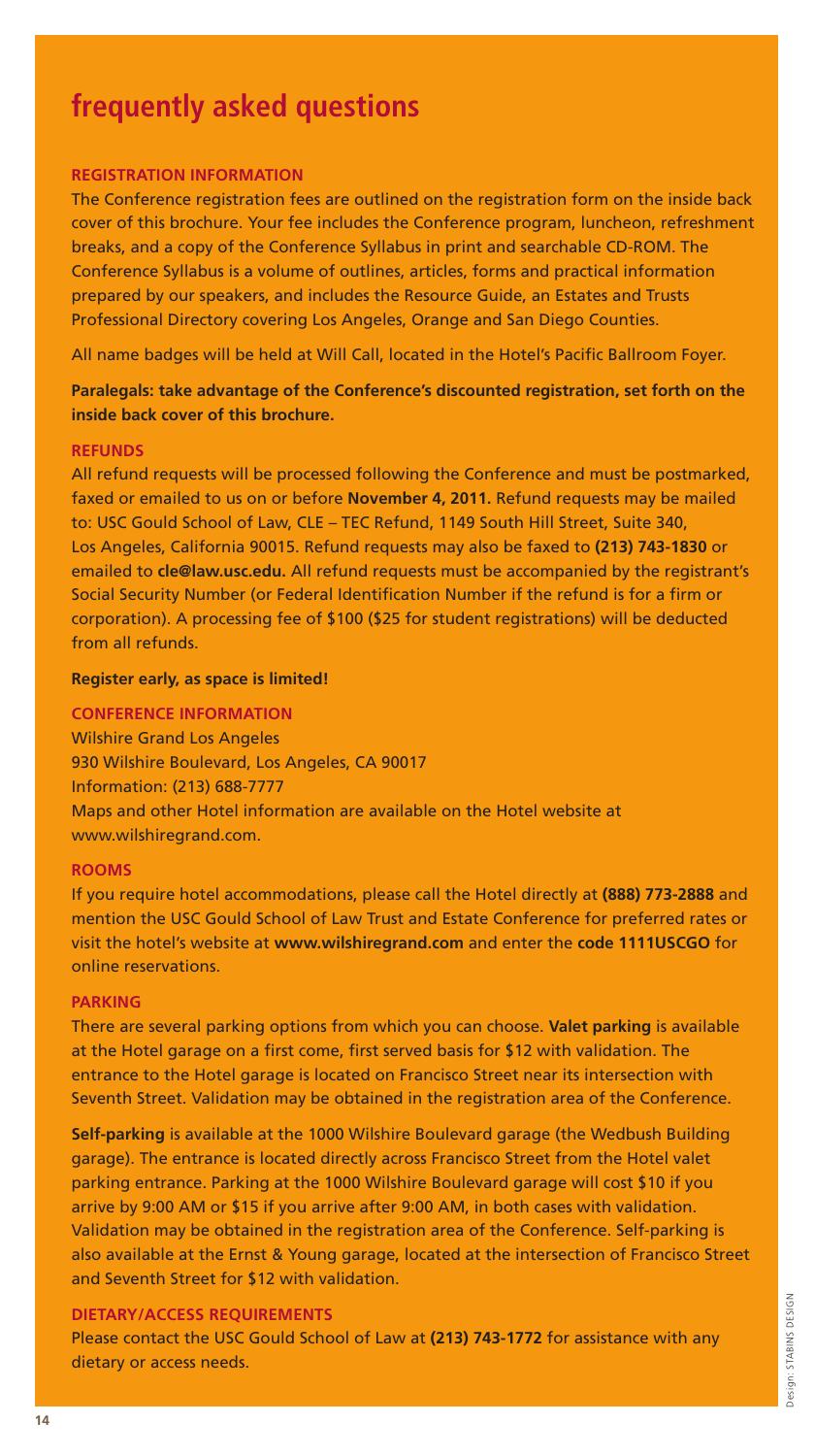# **registration form**